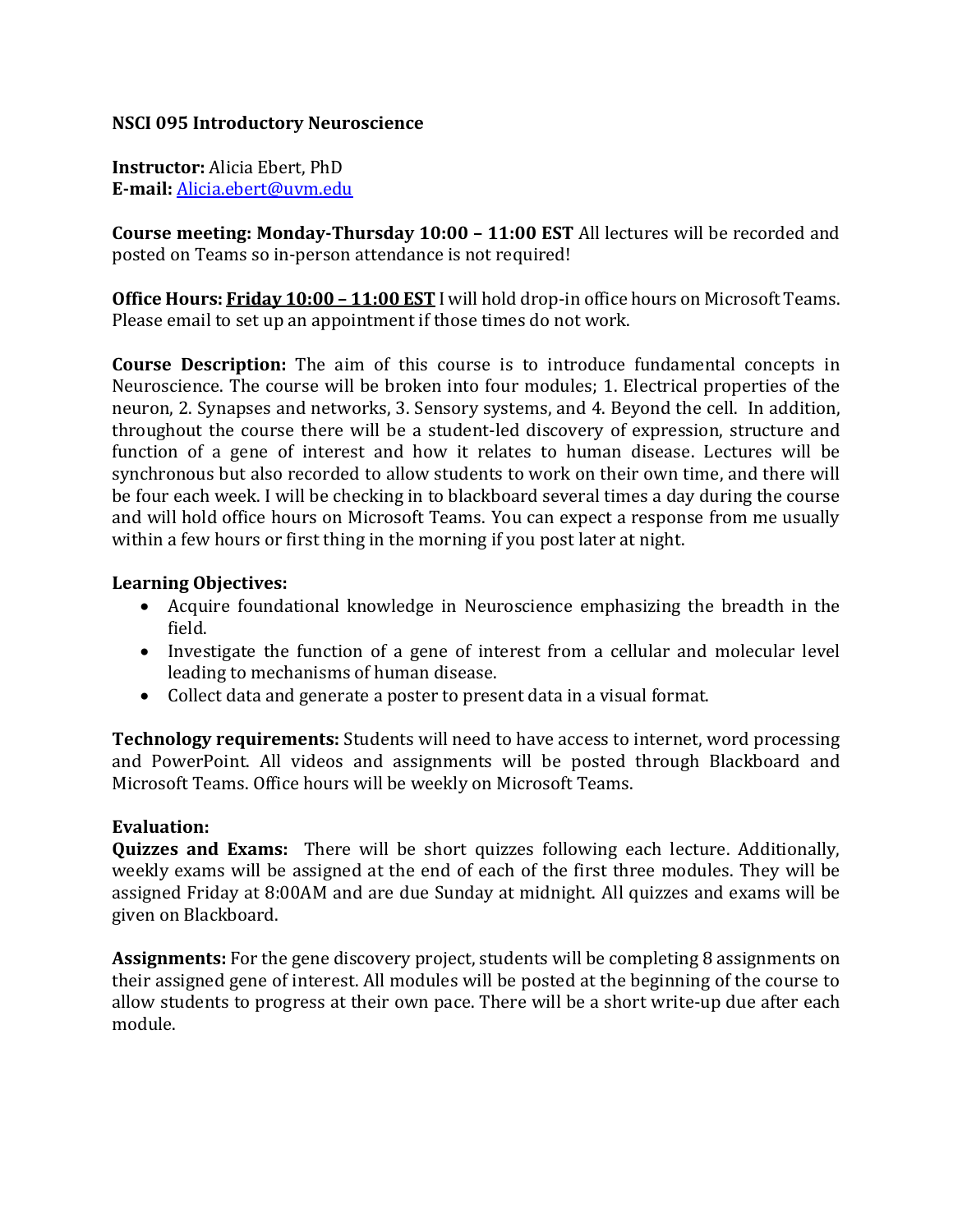**Final project:** At the beginning of the last week of the course, students will generate a poster on their discoveries on their gene of interest. There will be virtual poster session on Blackboard where students will look at each other's posters and make comments.

# **Points Breakdown**

| <b>Exams:</b> 50 pts each $X$ 3            | $150$ pts |
|--------------------------------------------|-----------|
| <b>Daily quizzes:</b> 5 pts each X 16      | 80 pts    |
| <b>Online assignments: 10 pts each X 8</b> | 80 pts    |
| <b>Final Project:</b>                      | $50$ pts  |
|                                            | 360 pts   |

|                                                        | Lecture content                            | <b>Gene Discovery</b>                       | <b>Due Dates</b>                     |  |
|--------------------------------------------------------|--------------------------------------------|---------------------------------------------|--------------------------------------|--|
| Week 1: Electrical properties of the neuron (July 5-8) |                                            |                                             |                                      |  |
|                                                        | History of Neuroscience and techniques     | Gene expression patterns                    |                                      |  |
|                                                        | Anatomy of Neurons and Glia                | <b>BLAST</b> searches                       | Week 1 quizzes Friday<br>5:00        |  |
|                                                        | The Action Potential                       | Multiple sequence<br>alignments             | Exam 1 Friday-Sunday                 |  |
| <b>Week 2: Signaling and Development (July 11-15)</b>  |                                            |                                             |                                      |  |
|                                                        | <b>Ion Channel Diseases and Toxins</b>     | Phylogenetic trees                          |                                      |  |
|                                                        | <b>Synaptic Transmission</b>               | Protein domain prediction                   |                                      |  |
|                                                        | Neurotransmitters and receptors            | <b>Biological function (GO</b><br>analysis) | <b>Week 2 quizzes Friday</b><br>5:00 |  |
|                                                        | Development of Neurons and Glia            |                                             | Exam 2 Friday-Sunday                 |  |
| Week 3: Sensory systems (July 18-22)                   |                                            |                                             |                                      |  |
|                                                        | Cellular signaling pathways                | String analysis                             |                                      |  |
|                                                        | Vision                                     | Human disease mutations                     |                                      |  |
|                                                        | <b>Auditory and Vestibular</b>             |                                             | Week 3 quizzes Friday<br>5:00        |  |
|                                                        | <b>Taste and Smell</b>                     |                                             | Exam 3 Friday-Sunday                 |  |
| Week 4: Beyond the cell (July 25-29)                   |                                            |                                             |                                      |  |
|                                                        | <b>Touch and Pain</b>                      |                                             |                                      |  |
|                                                        | Diseases of the Nervous System             |                                             | Posters due Wednesday                |  |
|                                                        | <b>Regeneration and Adult Neurogenesis</b> |                                             | <b>Week 1 quizzes Friday</b><br>5:00 |  |
|                                                        | Brain rhythms and sleep                    |                                             | Poster session<br>Thursday-Friday    |  |